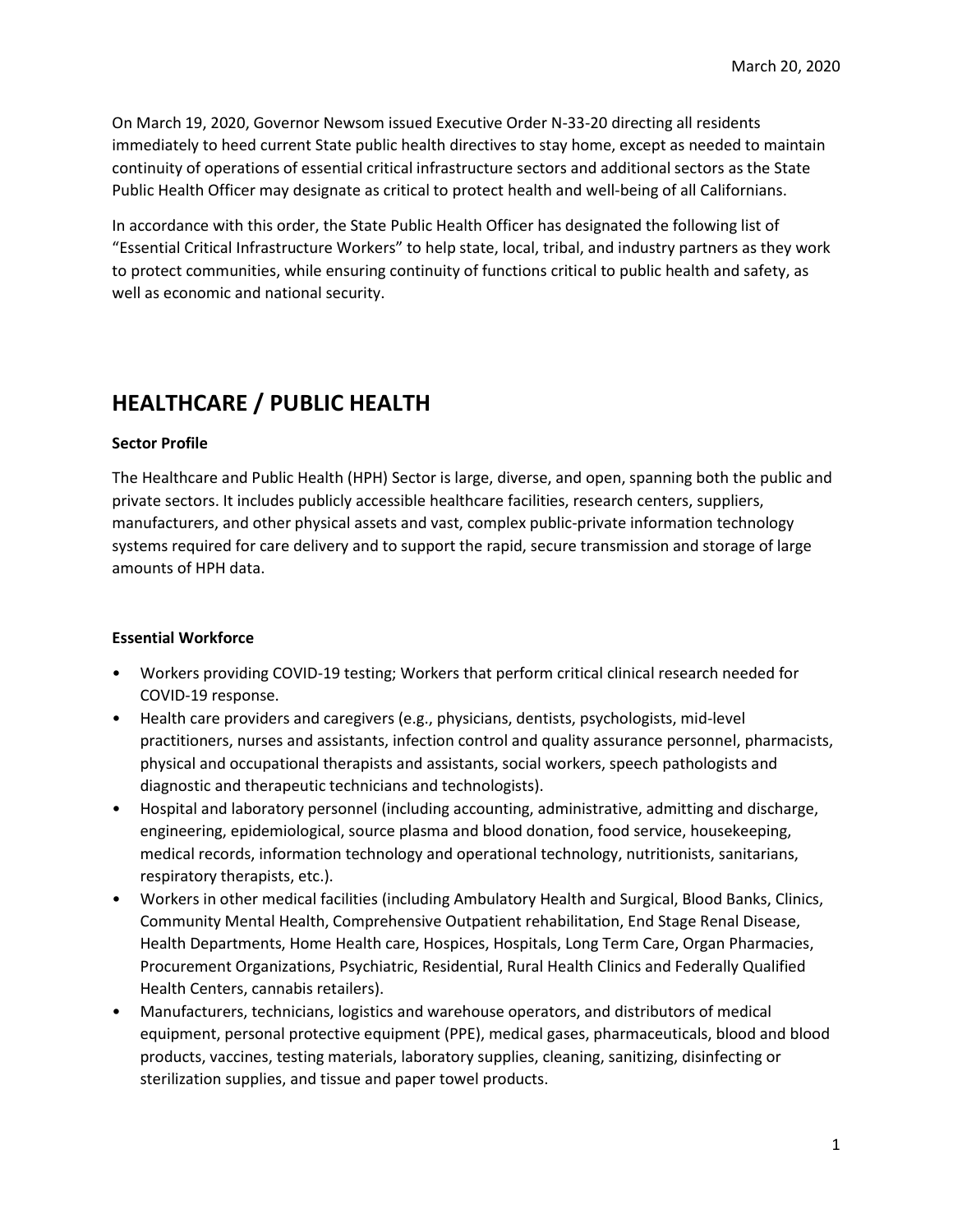- Public health / community health workers, including those who compile, model, analyze and communicate public health information.
- Behavioral health workers (including mental and substance use disorder) responsible for coordination, outreach, engagement, and treatment to individuals in need of mental health and/or substance use disorder services.
- Blood and plasma donors and the employees of the organizations that operate and manage related activities.
- Workers that manage health plans, billing, and health information, who cannot practically work remotely.
- Workers who conduct community-based public health functions, conducting epidemiologic surveillance, compiling, analyzing and communicating public health information, who cannot practically work remotely.
- Workers who provide support to vulnerable populations to ensure their health and well-being including family care providers
- Workers performing cybersecurity functions at healthcare and public health facilities, who cannot practically work remotely.
- Workers conducting research critical to COVID-19 response.
- Workers performing security, incident management, and emergency operations functions at or on behalf of healthcare entities including healthcare coalitions, who cannot practically work remotely.
- Workers who support food, shelter, and social services, and other necessities of life for economically disadvantaged or otherwise needy individuals, such as those residing in shelters.
- Pharmacy employees necessary for filling prescriptions.
- Workers performing mortuary services, including funeral homes, crematoriums, and cemetery workers.
- Workers who coordinate with other organizations to ensure the proper recovery, handling, identification, transportation, tracking, storage, and disposal of human remains and personal effects; certify cause of death; and facilitate access to behavioral health services to the family members, responders, and survivors of an incident.
- Workers supporting veterinary hospitals and clinics

### **EMERGENCY SERVICES SECTOR**

### **Sector Profile**

The Emergency Services Sector (ESS) is a community of highly-skilled, trained personnel, along with the physical and cyber resources, that provide a wide range of prevention, preparedness, response, and recovery services during both day-to-day operations and incident response. The ESS includes geographically distributed facilities and equipment in both paid and volunteer capacities organized primarily at the federal, state, local, tribal, and territorial levels of government, such as city police departments and fire stations, county sheriff's offices, Department of Defense police and fire departments, and town public works departments. The ESS also includes private sector resources, such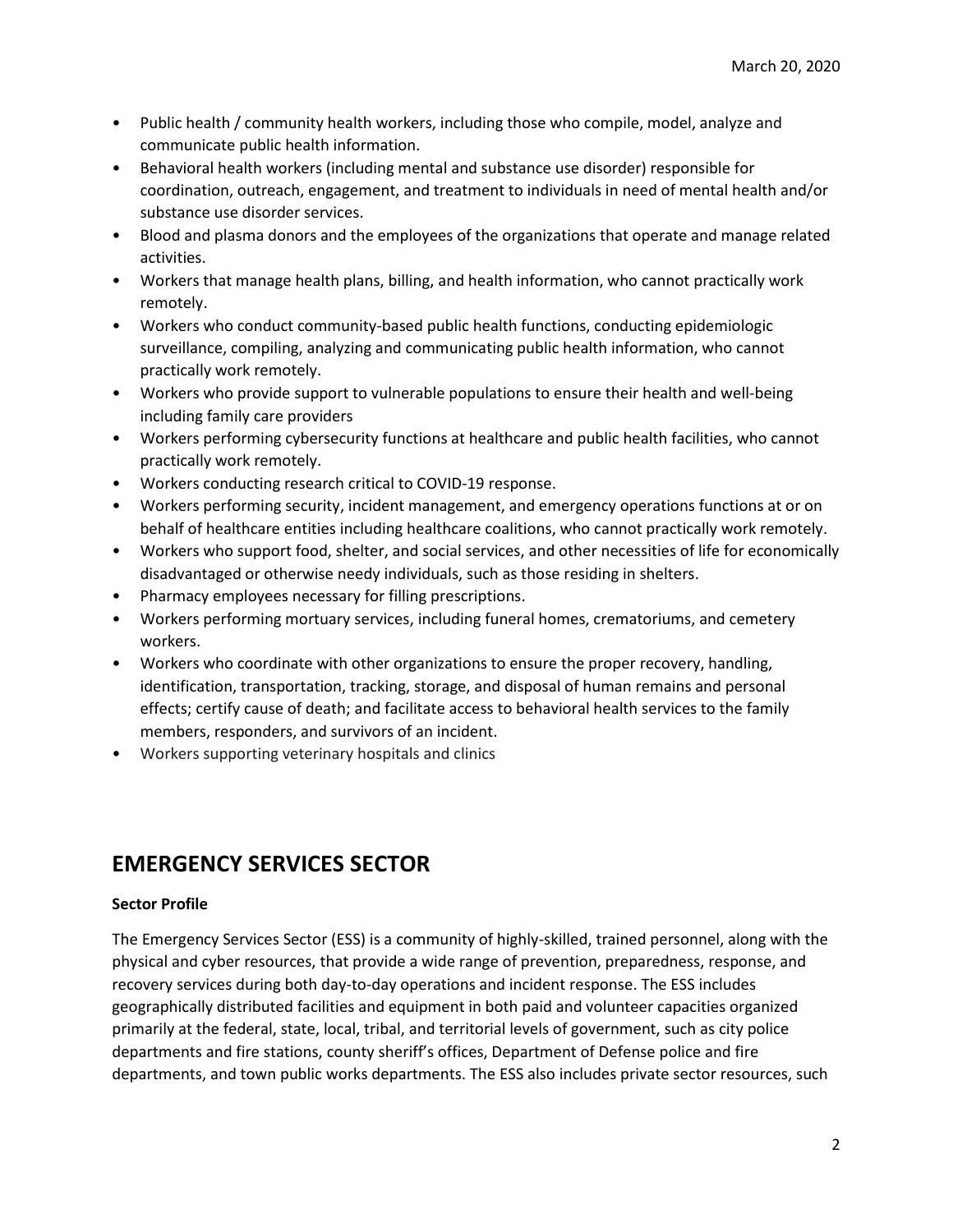as industrial fire departments, private security organizations, and private emergency medical services providers.

#### **Essential Workforce - Law Enforcement, Public Safety and First Responders**

- Including front line and management, personnel include emergency management, law enforcement, Emergency Management Systems, fire, and corrections, search and rescue, tactical teams including maritime, aviation, and canine units.
- Emergency Medical Technicians
- Public Safety Answering Points and 911 call center employees
- Fusion Center employees
- Fire Mitigation Activities
- Hazardous material responders and hazardous devices teams, from government and the private sector.
- Workers including contracted vendors -- who maintain digital systems infrastructure supporting law enforcement and emergency service operations.
- Private security, private fire departments, and private emergency medical services personnel.
- County workers responding to abuse and neglect of children, elders and dependent adults.

### **Essential Workforce - Public Works**

- Workers who support the operation, inspection, and maintenance of essential dams, locks and levees
- Workers who support the operation, inspection, and maintenance of essential public works facilities and operations, including bridges, water and sewer main breaks, fleet maintenance personnel, construction of critical or strategic infrastructure, traffic signal maintenance, emergency location services for buried utilities, maintenance of digital systems infrastructure supporting public works operations, and other emergent issues
- Workers such as plumbers, electricians, exterminators, and other service providers who provide services that are necessary to maintaining the safety, sanitation, and essential operation of residences.
- Support, such as road and line clearing, to ensure the availability of needed facilities, transportation, energy and communications Support to ensure the effective removal, storage, and disposal of residential and commercial solid waste and hazardous waste.

### **FOOD AND AGRICULTURE**

### **Sector Profile**

The Food and Agricultural (FA) Sector is composed of complex production, processing, and delivery systems and has the capacity to feed people and animals both within and beyond the boundaries of the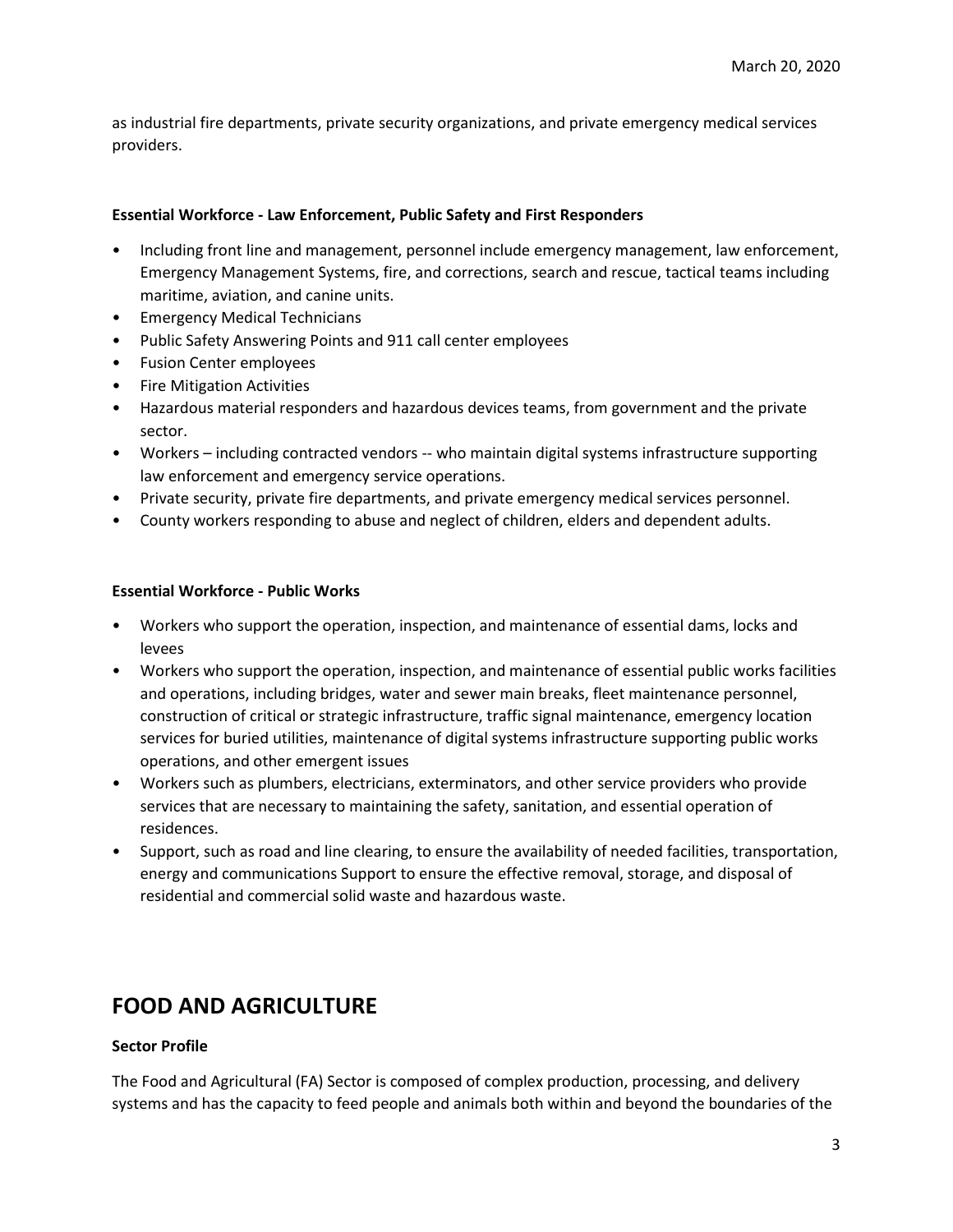United States. Beyond domestic food production, the FA Sector also imports many ingredients and finished products, leading to a complex web of growers, processors, suppliers, transporters, distributors, and consumers. This sectors is critical to maintaining and securing our food supply.

- Workers supporting groceries, pharmacies, and other retail that sells food and beverage products, including but not limited to Grocery stores, Corner stores and convenience stores, including liquor stores that sell food, Farmers' markets, Food banks, Farm and produce stands, Supermarkets, Similar food retail establishments, Big box stores that sell groceries and essentials
- Restaurant carry-out and quick serve food operations including food preparation, carry-out and delivery food employees
- Food manufacturer employees and their supplier employees—to include those employed in food processing (packers, meat processing, cheese plants, milk plants, produce, etc.) facilities; livestock, poultry, seafood slaughter facilities; pet and animal feed processing facilities; human food facilities producing by-products for animal food; beverage production facilities; and the production of food packaging
- Farm workers to include those employed in animal food, feed, and ingredient production, packaging, and distribution; manufacturing, packaging, and distribution of veterinary drugs; truck delivery and transport; farm and fishery labor needed to produce our food supply domestically
- Farm workers and support service workers to include those who field crops; commodity inspection; fuel ethanol facilities; storage facilities; and other agricultural inputs
- Employees and firms supporting food, feed, and beverage distribution (including curbside distribution and deliveries), including warehouse workers, vendor-managed inventory controllers, blockchain managers, distribution
- Workers supporting the sanitation of all food manufacturing processes and operations from wholesale to retail
- Company cafeterias in-plant cafeterias used to feed employees
- Workers in food testing labs in private industries and in institutions of higher education
- Workers essential for assistance programs and government payments
- Workers supporting cannabis retail and dietary supplement retail
- Employees of companies engaged in the production of chemicals, medicines, vaccines, and other substances used by the food and agriculture industry, including pesticides, herbicides, fertilizers, minerals, enrichments, and other agricultural production aids
- Animal agriculture workers to include those employed in veterinary health; manufacturing and distribution of animal medical materials, animal vaccines, animal drugs, feed ingredients, feed, and bedding, etc.; transportation of live animals, animal medical materials; transportation of deceased animals for disposal; raising of animals for food; animal production operations; slaughter and packing plants and associated regulatory and government workforce
- Workers who support the manufacture and distribution of forest products, including, but not limited to timber, paper, and other wood products
- Employees engaged in the manufacture and maintenance of equipment and other infrastructure necessary to agricultural production and distribution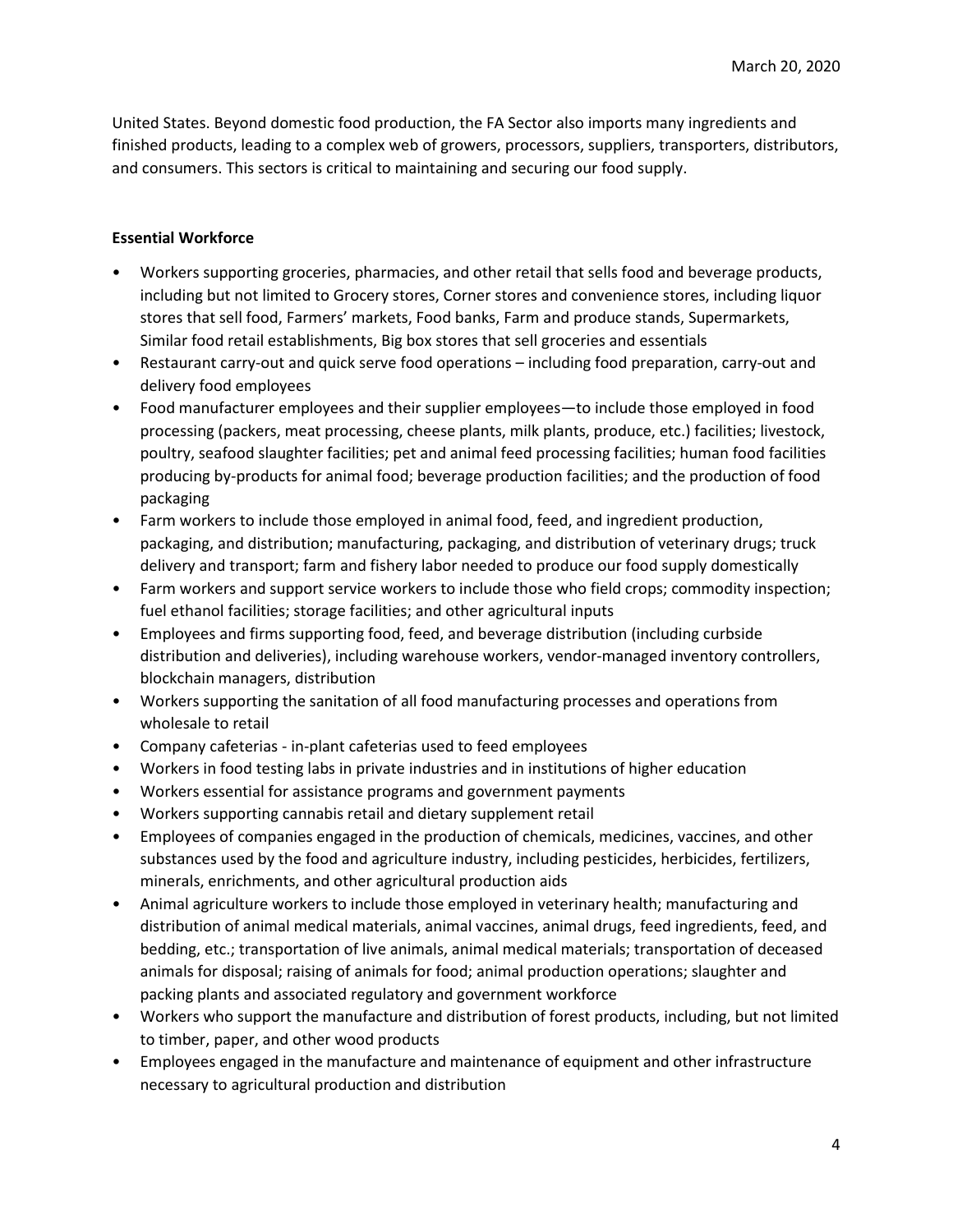### **ENERGY**

### **Sector Profile**

The Energy Sector consists of widely-diverse and geographically-dispersed critical assets and systems that are often interdependent of one another. This critical infrastructure is divided into three interrelated segments or subsectors—electricity, oil, and natural gas—to include the production, refining, storage, and distribution of oil, gas, and electric power, except for hydroelectric and commercial nuclear power facilities and pipelines. The Energy Sector supplies fuels to the transportation industry, electricity to households and businesses, and other sources of energy that are integral to growth and production across the Nation. In turn, it depends on the Nation's transportation, information technology, communications, finance, water, and government infrastructures.

### **Essential Workforce - Electricity industry:**

- Workers who maintain, ensure, or restore the generation, transmission, and distribution of electric power, including call centers, utility workers, reliability engineers and fleet maintenance technicians
- Workers needed for safe and secure operations at nuclear generation
- Workers at generation, transmission, and electric blackstart facilities
- Workers at Reliability Coordinator (RC), Balancing Authorities (BA), and primary and backup Control Centers (CC), including but not limited to independent system operators, regional transmission organizations, and balancing authorities
- Mutual assistance personnel
- IT and OT technology staff for EMS (Energy Management Systems) and Supervisory Control and Data
- Acquisition (SCADA) systems, and utility data centers; Cybersecurity engineers; cybersecurity risk management
- Vegetation management crews and traffic workers who support
- Environmental remediation/monitoring technicians
- Instrumentation, protection, and control technicians

### **Essential Workforce - Petroleum workers:**

- Petroleum product storage, pipeline, marine transport, terminals, rail transport, road transport
- Crude oil storage facilities, pipeline, and marine transport
- Petroleum refinery facilities
- Petroleum security operations center employees and workers who support emergency response services
- Petroleum operations control rooms/centers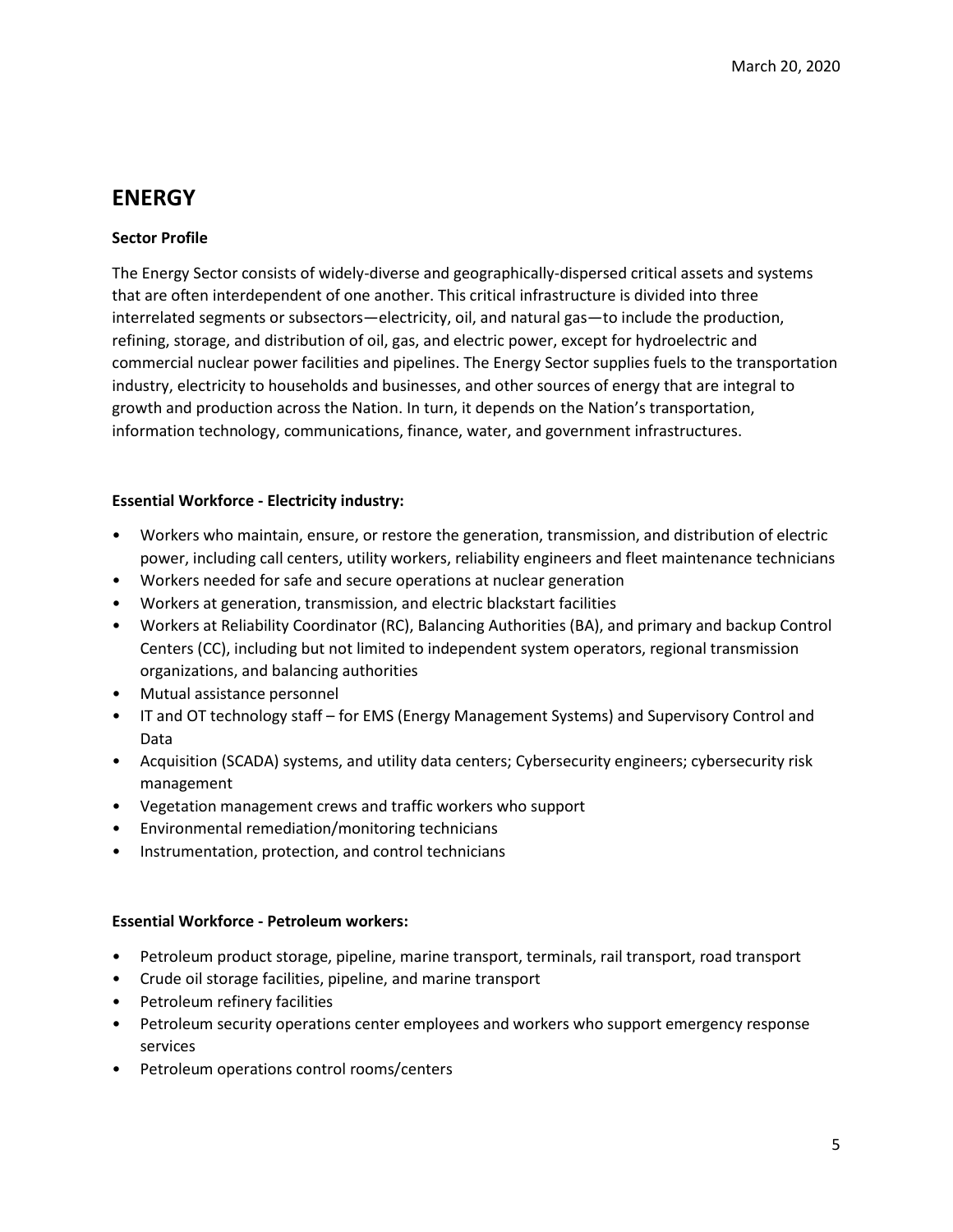- Petroleum drilling, extraction, production, processing, refining, terminal operations, transporting, and retail for use as end-use fuels or feedstocks for chemical manufacturing
- Onshore and offshore operations for maintenance and emergency response
- Retail fuel centers such as gas stations and truck stops, and the distribution systems that support them.

#### **Essential Workforce - Natural and propane gas workers:**

- Natural gas transmission and distribution pipelines, including compressor stations
- Underground storage of natural gas
- Natural gas processing plants, and those that deal with natural gas liquids
- Liquefied Natural Gas (LNG) facilities
- Natural gas security operations center, natural gas operations dispatch and control rooms/centers natural gas emergency response and customer emergencies, including natural gas leak calls
- Drilling, production, processing, refining, and transporting natural gas for use as end-use fuels, feedstocks for chemical manufacturing, or use in electricity generation
- Propane gas dispatch and control rooms and emergency response and customer emergencies, including propane leak calls
- Propane gas service maintenance and restoration, including call centers
- Processing, refining, and transporting natural liquids, including propane gas, for use as end-use fuels or feedstocks for chemical manufacturing
- Propane gas storage, transmission, and distribution centers

### **WATER AND WASTEWATER**

### **Sector Profile**

The Water and Wastewater Sector is a complex sector composed of drinking water and wastewater infrastructure of varying sizes and ownership types. Multiple governing authorities pertaining to the Water and Wastewater Sector provide for public health, environmental protection, and security measures, among others.

### **Essential Workforce**

Employees needed to operate and maintain drinking water and wastewater/drainage infrastructure, including:

- Operational staff at water authorities
- Operational staff at community water systems
- Operational staff at wastewater treatment facilities
- Workers repairing water and wastewater conveyances and performing required sampling or monitoring
- Operational staff for water distribution and testing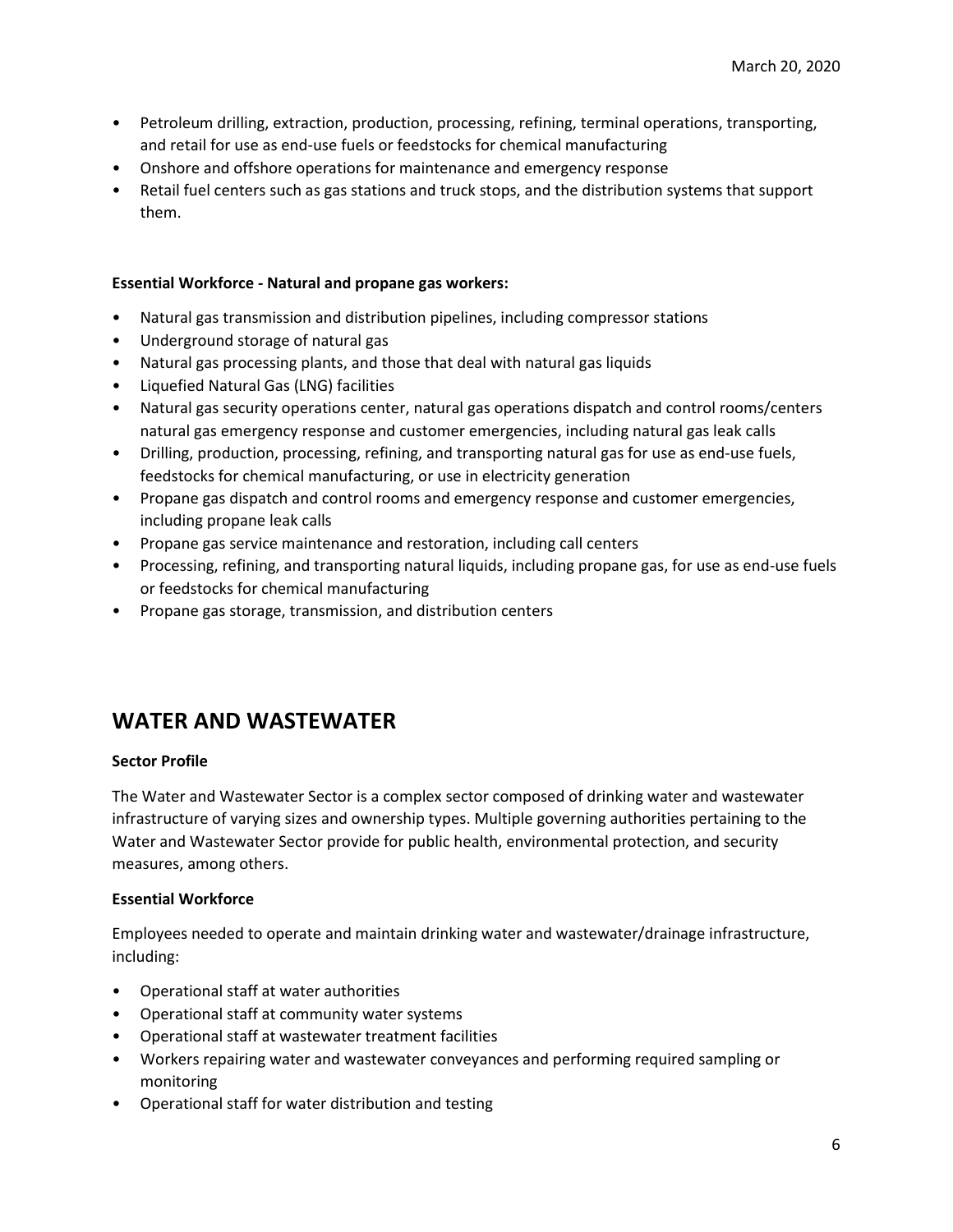- Operational staff at wastewater collection facilities
- Operational staff and technical support for SCADA Control systems
- Chemical disinfectant suppliers for wastewater and personnel protection
- Workers that maintain digital systems infrastructure supporting water and wastewater operations

## **TRANSPORTATION AND LOGISTICS**

#### **Sector Profile**

The Transportation Systems Sector consists of seven key subsectors, or modes:

- Aviation includes aircraft, air traffic control systems, and airports, heliports, and landing strips. Commercial aviation services at civil and joint-use military airports, heliports, and sea plane bases. In addition, the aviation mode includes commercial and recreational aircraft (manned and unmanned) and a wide-variety of support services, such as aircraft repair stations, fueling facilities, navigation aids, and flight schools.
- Highway and Motor Carrier encompasses roadway, bridges, and tunnels. Vehicles include trucks, including those carrying hazardous materials; other commercial vehicles, including commercial motorcoaches and school buses; vehicle and driver licensing systems; taxis, transportation services including Transportation Network Companies, and delivery services including Delivery Network Companies; traffic management systems; AND cyber systems used for operational management.
- Maritime Transportation System consists of coastline, ports, waterways, and intermodal landside connections that allow the various modes of transportation to move people and goods to, from, and on the water.
- Mass Transit and Passenger Rail includes terminals, operational systems, and supporting infrastructure for passenger services by transit buses, trolleybuses, monorail, heavy rail—also known as subways or metros—light rail, passenger rail, and vanpool/rideshare.
- Pipeline Systems consist of pipelines carrying natural gas hazardous liquids, as well as various chemicals. Above-ground assets, such as compressor stations and pumping stations, are also included.
- Freight Rail consists of major carriers, smaller railroads, active railroad, freight cars, and locomotives.
- Postal and Shipping includes large integrated carriers, regional and local courier services, mail services, mail management firms, and chartered and delivery services.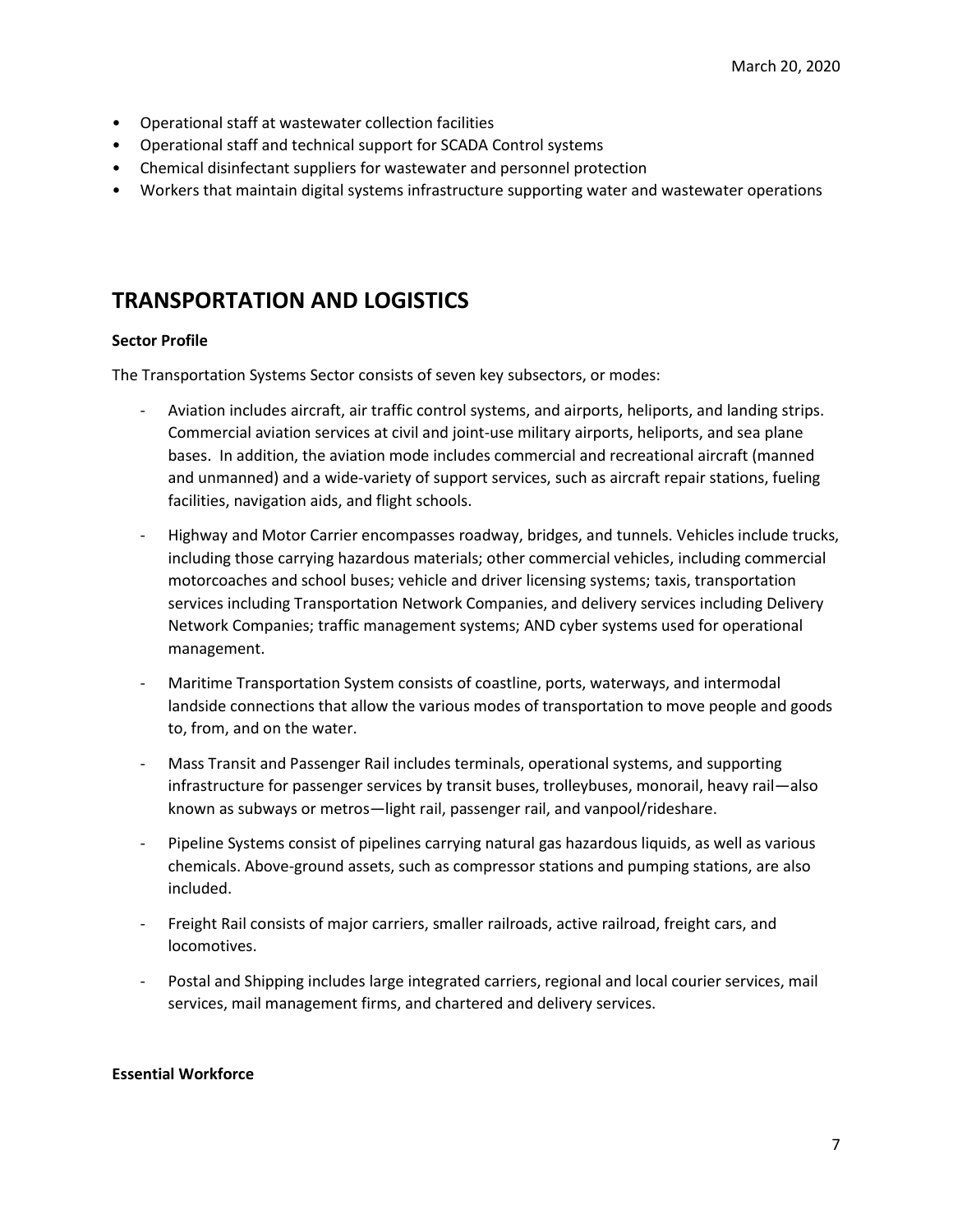- Employees supporting or enabling transportation functions, including dispatchers, maintenance and repair technicians, warehouse workers, truck stop and rest area workers, and workers that maintain and inspect infrastructure (including those that require cross-border travel)
- Employees of firms providing services that enable logistics operations, including cooling, storing, packaging, and distributing products for wholesale or retail sale or use.
- Mass transit workers
- Taxis, transportation services including Transportation Network Companies, and delivery services including Delivery Network Companies
- Workers responsible for operating dispatching passenger, commuter and freight trains and maintaining rail infrastructure and equipment
- Maritime transportation workers port workers, mariners, equipment operators
- Truck drivers who haul hazardous and waste materials to support critical infrastructure, capabilities, functions, and services
- Automotive repair and maintenance facilities
- Manufacturers and distributors (to include service centers and related operations) of packaging materials, pallets, crates, containers, and other supplies needed to support manufacturing, packaging staging and distribution operations
- Postal and shipping workers, to include private companies
- Employees who repair and maintain vehicles, aircraft, rail equipment, marine vessels, and the equipment and infrastructure that enables operations that encompass movement of cargo and passengers
- Air transportation employees, including air traffic controllers, ramp personnel, aviation security, and aviation management
- Workers who support the maintenance and operation of cargo by air transportation, including flight crews, maintenance, airport operations, and other on- and off- airport facilities workers

### **COMMUNICATIONS AND INFORMATION TECHNOLOGY**

### **Sector Profile**

The Communications Sector provides products and services that support the efficient operation of today's global information-based society. Communication networks enable people around the world to contact one another, access information instantly, and communicate from remote areas. This involves creating a link between a sender (including voice signals) and one or more recipients using technology (e.g., a telephone system or the Internet) to transmit information from one location to another. Technologies are changing at a rapid pace, increasing the number of products, services, service providers, and communication options. The national communications architecture is a complex collection of networks that are owned and operated by individual service providers. Many of this sector's products and services are foundational or necessary for the operations and services provided by other critical infrastructure sectors. The nature of communication networks involve both physical infrastructure (buildings, switches, towers, antennas, etc.) and cyber infrastructure (routing and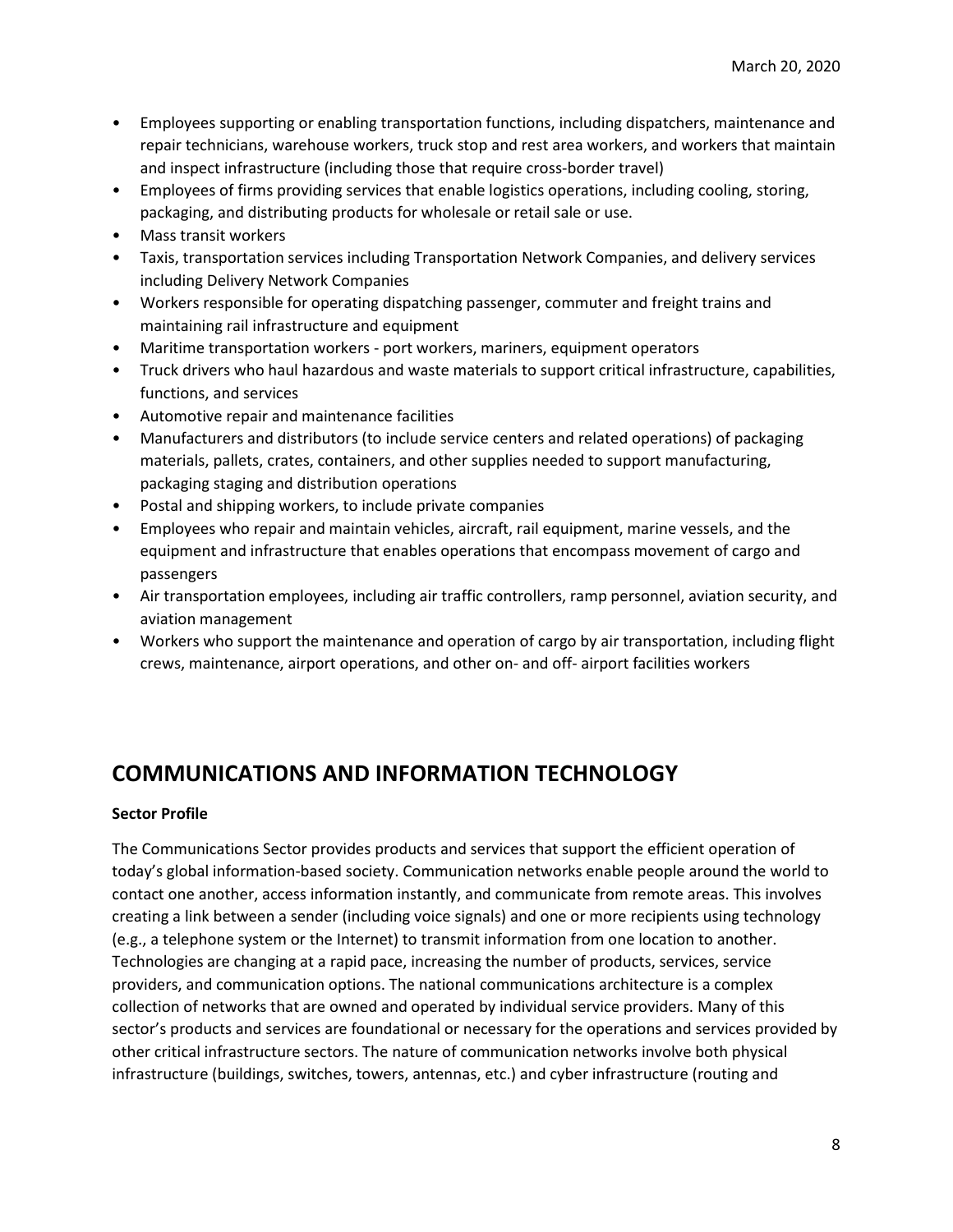switching software, operational support systems, user applications, etc.), representing a holistic challenge to address the entire physical-cyber infrastructure.

The IT Sector provides products and services that support the efficient operation of today's global information-based society and are integral to the operations and services provided by other critical infrastructure Sectors. The IT Sector is comprised of small and medium businesses, as well as large multinational companies. Unlike many critical infrastructure Sectors composed of finite and easily identifiable physical assets, the IT Sector is a functions-based Sector that comprises not only physical assets but also virtual systems and networks that enable key capabilities and services in both the public and private sectors.

### **Essential Workforce - Communications:**

- Maintenance of communications infrastructure- including privately owned and maintained communication systems- supported by technicians, operators, call-centers, wireline and wireless providers, cable service providers, satellite operations, undersea cable landing stations, Internet Exchange Points, and manufacturers and distributors of communications equipment
- Workers who support radio, television, and media service, including, but not limited to front line news reporters, studio, and technicians for newsgathering and reporting
- Workers at Independent System Operators and Regional Transmission Organizations, and Network Operations staff, engineers and/or technicians to manage the network or operate facilities
- Engineers, technicians and associated personnel responsible for infrastructure construction and restoration, including contractors for construction and engineering of fiber optic cables
- Installation, maintenance and repair technicians that establish, support or repair service as needed
- Central office personnel to maintain and operate central office, data centers, and other network office facilities
- Customer service and support staff, including managed and professional services as well as remote providers of support to transitioning employees to set up and maintain home offices, who interface with customers to manage or support service environments and security issues, including payroll, billing, fraud, and troubleshooting
- Dispatchers involved with service repair and restoration

#### **Essential Workforce - Information Technology:**

- Workers who support command centers, including, but not limited to Network Operations Command Center, Broadcast Operations Control Center and Security Operations Command Center
- Data center operators, including system administrators, HVAC & electrical engineers, security personnel, IT managers, data transfer solutions engineers, software and hardware engineers, and database administrators
- Client service centers, field engineers, and other technicians supporting critical infrastructure, as well as manufacturers and supply chain vendors that provide hardware and software, and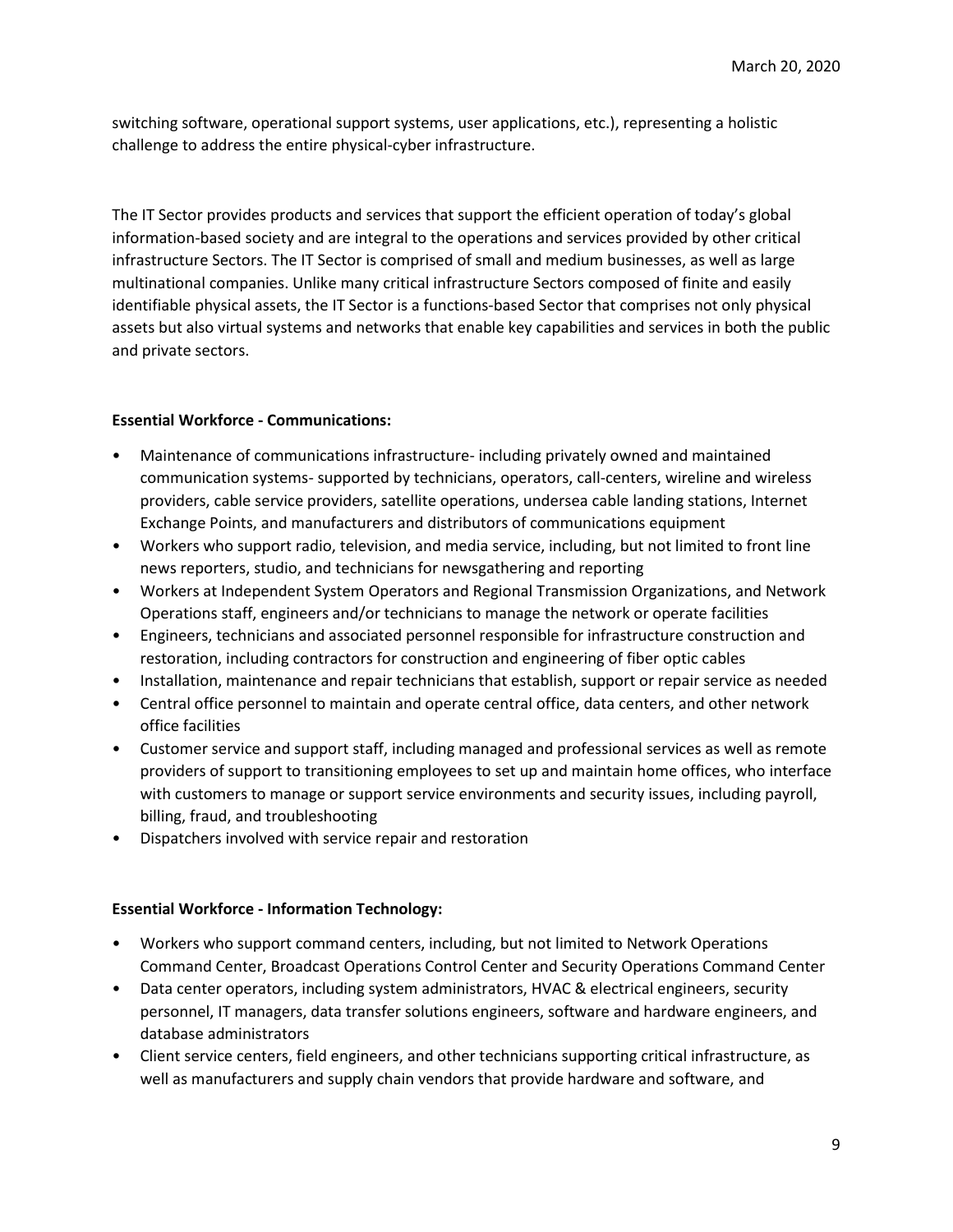information technology equipment (to include microelectronics and semiconductors) for critical infrastructure

- Workers responding to cyber incidents involving critical infrastructure, including medical facilities, SLTT governments and federal facilities, energy and utilities, and banks and financial institutions, and other critical infrastructure categories and personnel
- Workers supporting the provision of essential global, national and local infrastructure for computing services (incl. cloud computing services), business infrastructure, web-based services, and critical manufacturing
- Workers supporting communications systems and information technology used by law enforcement, public safety, medical, energy and other critical industries
- Support required for continuity of services, including janitorial/cleaning personnel

# **OTHER COMMUNITY-BASED GOVERNMENT OPERATIONS AND ESSENTIAL FUNCTIONS**

- Critical government workers, as defined by the employer and consistent with Continuity of Operations Plans and Continuity of Government plans.
- County workers responsible for determining eligibility for safety net benefits
- The Courts, consistent wit[h guidance](https://newsroom.courts.ca.gov/coronavirus-updates) released by the California Chief Justice
- Workers to ensure continuity of building functions
- Security staff to maintain building access control and physical security measures
- Elections personnel
- Federal, State, and Local, Tribal, and Territorial employees who support Mission Essential Functions and communications networks
- Trade Officials (FTA negotiators; international data flow administrators)
- Weather forecasters
- Workers that maintain digital systems infrastructure supporting other critical government operations
- Workers at operations centers necessary to maintain other essential functions
- Workers who support necessary credentialing, vetting and licensing operations for transportation workers
- Workers who are critical to facilitating trade in support of the national, state, and local emergency response supply chain
- Workers supporting public and private childcare establishments, pre-K establishments, K-12 schools, colleges, and universities for purposes of distance learning, provision of school meals, or care and supervision of minors to support essential workforce across all sectors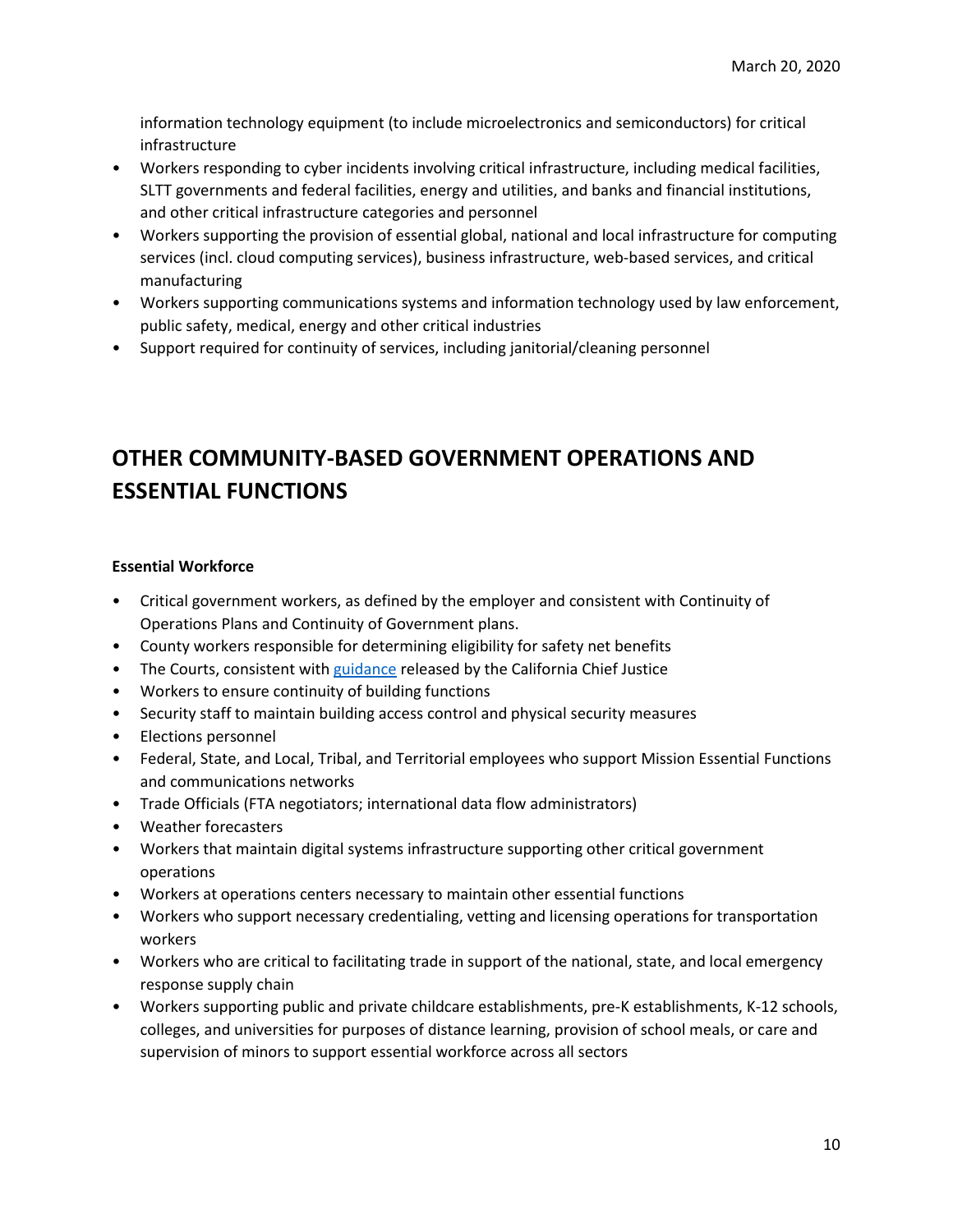- Workers and instructors supporting academies and training facilities and courses for the purpose of graduating students and cadets that comprise the essential workforce for all identified critical sectors
- Hotel Workers where hotels are used for COVID-19 mitigation and containment measures, including measures to protect homeless populations.
- Construction Workers who support the construction, operation, inspection, and maintenance of construction sites and construction projects (including housing construction)
- Workers such as plumbers, electricians, exterminators, and other service providers who provide services that are necessary to maintaining the safety, sanitation, and essential operation of construction sites and construction projects (including those that support such projects to ensure the availability of needed facilities, transportation, energy and communications; and support to ensure the effective removal, storage, and disposal of solid waste and hazardous waste)
- Commercial Retail Stores, that supply essential sectors, including convenience stores, pet supply stores, auto supplies and repair, hardware and home improvement, and home appliance retailers
- Workers supporting the entertainment industries, studios, and other related establishments, provided they follow covid-19 public health guidance around social distancing.
- Workers critical to operating Rental Car companies that facilitate continuity of operations for essential workforces, and other essential travel
- Workers that provide or determine eligibility for food, shelter, in-home supportive services, child welfare, adult protective services and social services, and other necessities of life for economically disadvantaged or otherwise needy individuals (including family members)
- Professional services, such as legal or accounting services, when necessary to assist in compliance with legally mandated activities and critical sector services
- Faith based services that are provided through streaming or other technology
- Laundromats and laundry services

## **CRITICAL MANUFACTURING**

### **Sector Profile**

The Critical Manufacturing Sector identifies several industries to serve as the core of the sector: Primary Metals Manufacturing, Machinery Manufacturing, Electrical Equipment, Appliance, and Component Manufacturing, Transportation Equipment Manufacturing Products made by these manufacturing industries are essential to many other critical infrastructure sectors.

### **Essential Workforce**

• Workers necessary for the manufacturing of materials and products needed for medical supply chains, transportation, energy, communications, food and agriculture, chemical manufacturing, nuclear facilities, the operation of dams, water and wastewater treatment, emergency services, and the defense industrial base.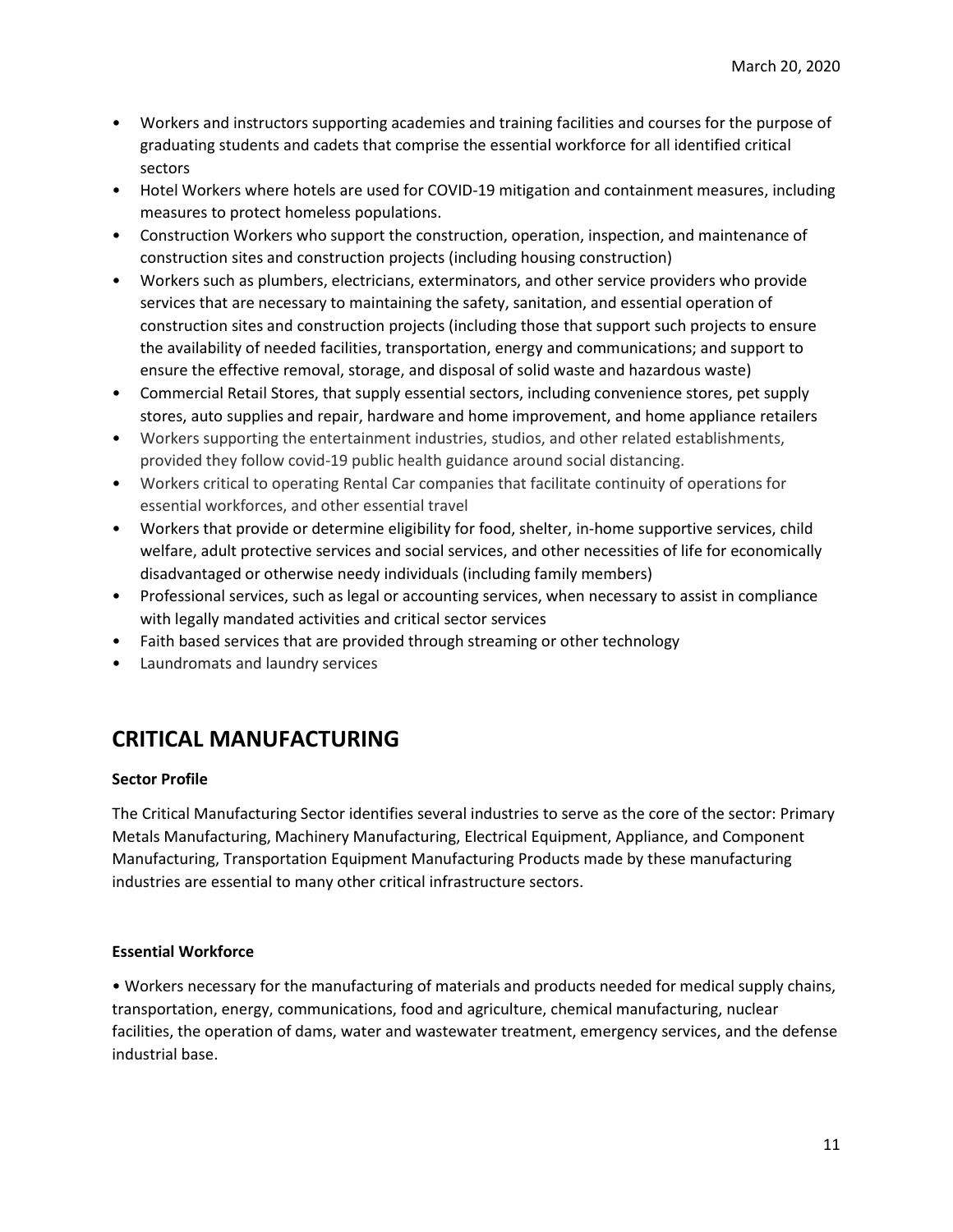## **HAZARDOUS MATERIALS**

#### **Essential Workforce**

- Workers at nuclear facilities, workers managing medical waste, workers managing waste from pharmaceuticals and medical material production, and workers at laboratories processing test kits
- Workers who support hazardous materials response and cleanup
- Workers who maintain digital systems infrastructure supporting hazardous materials management operations

### **FINANCIAL SERVICES**

### **Sector Profile**

The Financial Services Sector includes thousands of depository institutions, providers of investment products, insurance companies, other credit and financing organizations, and the providers of the critical financial utilities and services that support these functions. Financial institutions vary widely in size and presence, ranging from some of the world's largest global companies with thousands of employees and many billions of dollars in assets, to community banks and credit unions with a small number of employees serving individual communities. Whether an individual savings account, financial derivatives, credit extended to a large organization, or investments made to a foreign country, these products allow customers to: Deposit funds and make payments to other parties; Provide credit and liquidity to customers; Invest funds for both long and short periods; Transfer financial risks between customers.

### **Essential Workforce**

- Workers who are needed to process and maintain systems for processing financial transactions and services (e.g., payment, clearing, and settlement; wholesale funding; insurance services; and capital markets activities)
- Workers who are needed to provide consumer access to banking and lending services, including ATMs, and to move currency and payments (e.g., armored cash carriers)
- Workers who support financial operations, such as those staffing data and security operations centers

### **CHEMICAL**

**Sector Profile**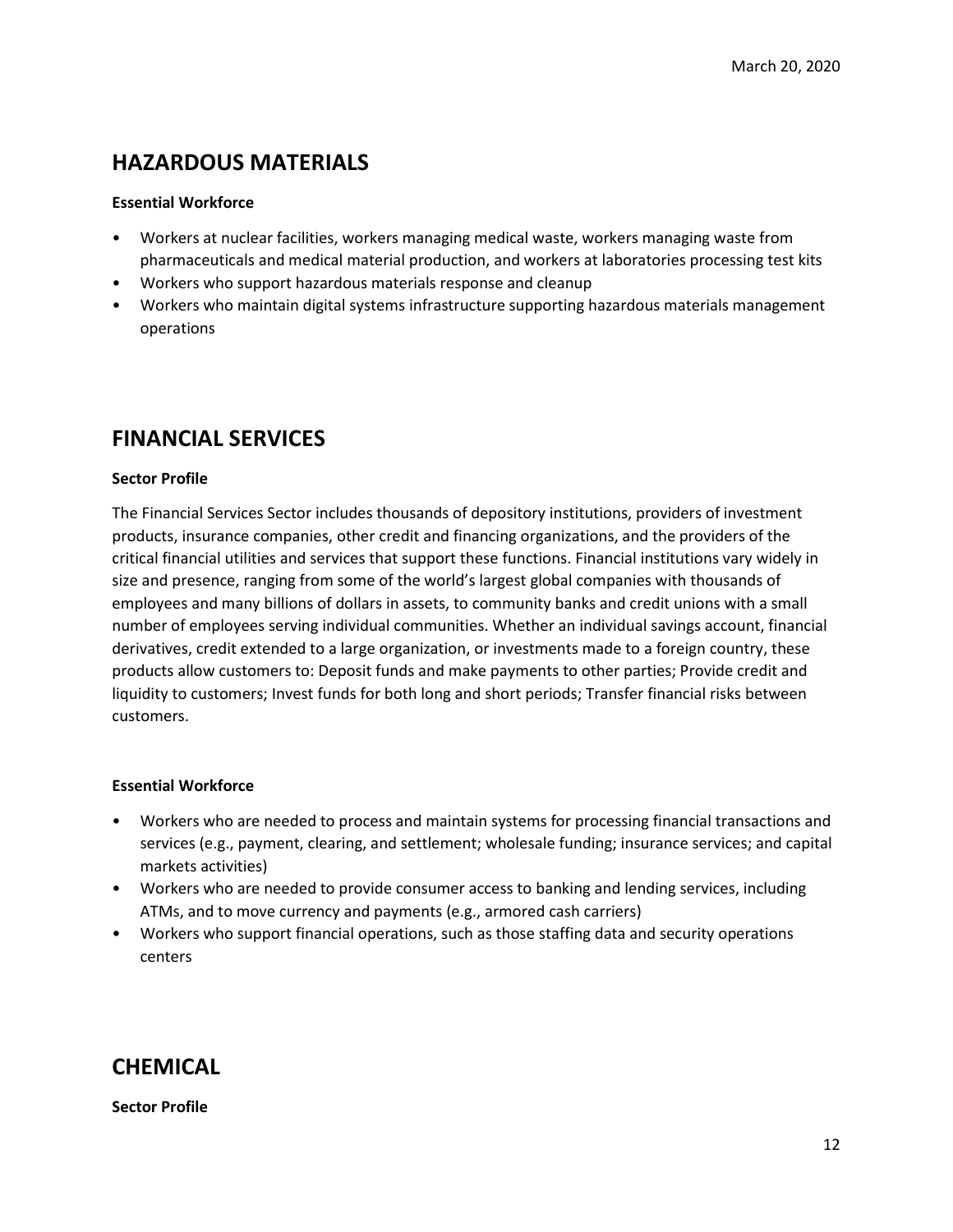The Chemical Sector—composed of a complex, global supply chain—converts various raw materials into diverse products that are essential to modern life. Based on the end product produced, the sector can be divided into five main segments, each of which has distinct characteristics, growth dynamics, markets, new developments, and issues: Basic chemicals; Specialty chemicals; Agricultural chemicals; Pharmaceuticals; Consumer products

### **Essential Workforce**

- Workers supporting the chemical and industrial gas supply chains, including workers at chemical manufacturing plants, workers in laboratories, workers at distribution facilities, workers who transport basic raw chemical materials to the producers of industrial and consumer goods, including hand sanitizers, food and food additives, pharmaceuticals, textiles, and paper products.
- Workers supporting the safe transportation of chemicals, including those supporting tank truck cleaning facilities and workers who manufacture packaging items
- Workers supporting the production of protective cleaning and medical solutions, personal protective equipment, and packaging that prevents the contamination of food, water, medicine, among others essential products
- Workers supporting the operation and maintenance of facilities (particularly those with high risk chemicals and/ or sites that cannot be shut down) whose work cannot be done remotely and requires the presence of highly trained personnel to ensure safe operations, including plant contract workers who provide inspections
- Workers who support the production and transportation of chlorine and alkali manufacturing, single-use plastics, and packaging that prevents the contamination or supports the continued manufacture of food, water, medicine, and other essential products, including glass container manufacturing

### **DEFENSE INDUSTRIAL BASE**

### **Sector Profile**

The Defense Industrial Base Sector is the worldwide industrial complex that enables research and development, as well as design, production, delivery, and maintenance of military weapons systems, subsystems, and components or parts, to meet U.S. military requirements. The Defense Industrial Base partnership consists of Department of Defense components, Defense Industrial Base companies and their subcontractors who perform under contract to the Department of Defense, companies providing incidental materials and services to the Department of Defense, and government-owned/contractoroperated and government-owned/government-operated facilities. Defense Industrial Base companies include domestic and foreign entities, with production assets located in many countries. The sector provides products and services that are essential to mobilize, deploy, and sustain military operations.